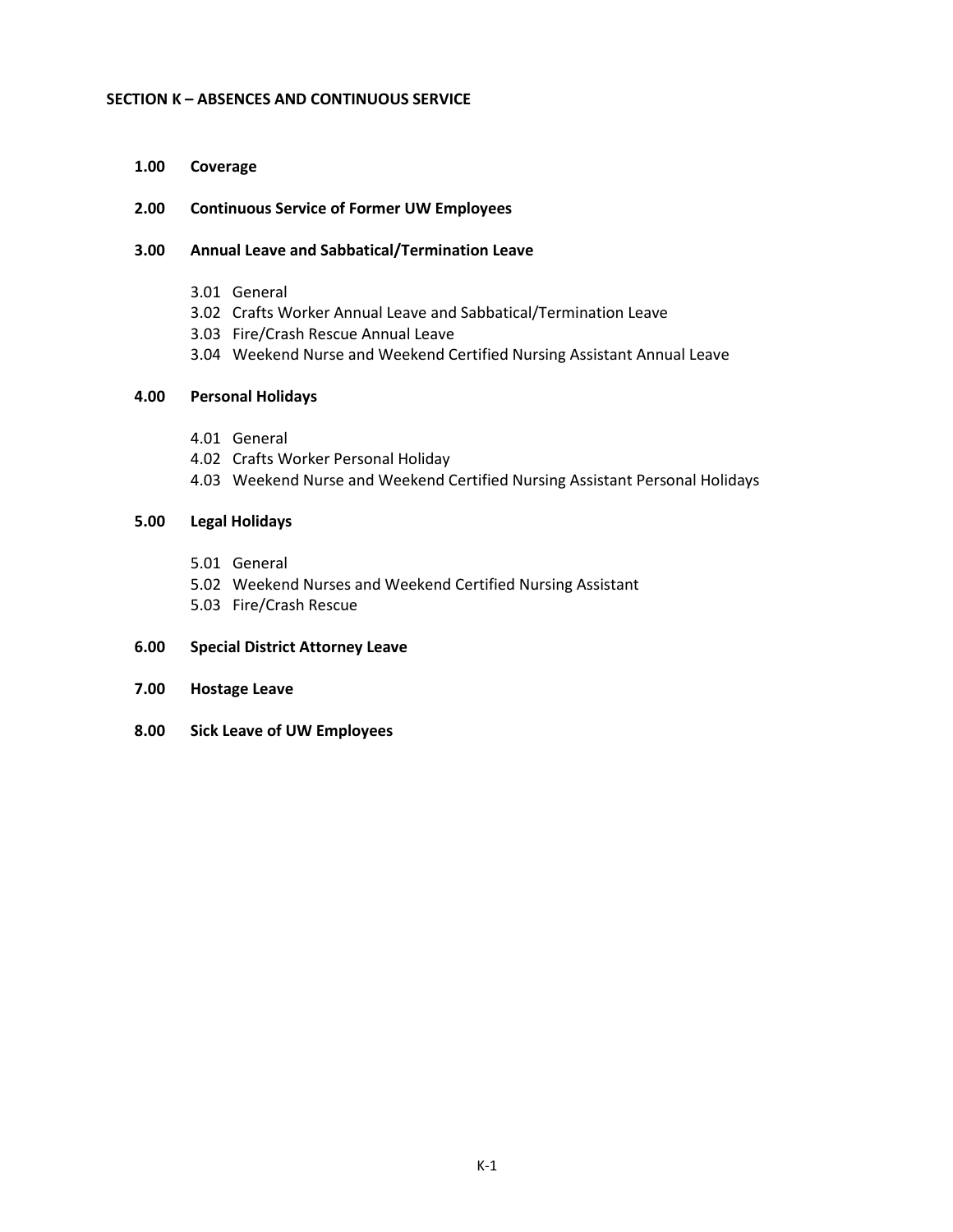### **1.00 Coverage**

This Section (Section K) covers absence provisions that add to provisions of ch. 230 and 231, Wis. Stats., as allowed by those chapters.

#### **2.00 Continuous Service of Former UW Employees**

Continuous service of UW employees hired by another state agency will be calculated in accordance with s. ER 18.02, Wis. Admin. Code, with UW employment after July 1, 2015, treated as unclassified employment.

### **3.00 Annual Leave and Sabbatical/Termination Leave**

# **3.01 General**

Effective January 1, 2012, annual leave and sabbatical/termination leave will be provided in accordance with ch. 230, Wis. Stats. and ch. ER 18, Wis. Admin. Code, except as noted in 3.02 through 3.04 below.

### **3.02 Crafts Worker Annual Leave and Sabbatical/Termination Leave**

Crafts workers allocated to positions in schedule 04 will be provided annual leave in accordance with provisions of ch. 230, Wis. Stats., and ch. ER 18, Wis. Adm. Code except that the amount of annual leave will be determined as follows:

Employees shall begin earning annual leave on their first day in pay status. After completion of the first six (6) months in a permanent or seasonal position, employees are eligible for and shall be granted noncumulative annual leave based on the rate of one hundred (100) hours (12 1/2 days) for a full year of service each year. For those employees who elect, with a corresponding adjustment to their hourly rate, employees are eligible for and shall be granted noncumulative annual leave based on the rate of one hundred forty (140) hours (17 1/2 days) or one hundred eighty (180) hours (22 1/2 days) for a full year of service each year. Seasonal employees who are regularly employed for less than twelve (12) months out of a year and permanent part-time employees shall be granted pro rata annual leave. Election of the level of annual leave granted will be done once per calendar year per agency procedures.

Annual leave for covered employees shall be prorated during the first calendar year of employment and upon termination of employment.

Craft Workers in schedule 04, including those in project appointments, will not be eligible to convert annual leave to sabbatical/termination leave.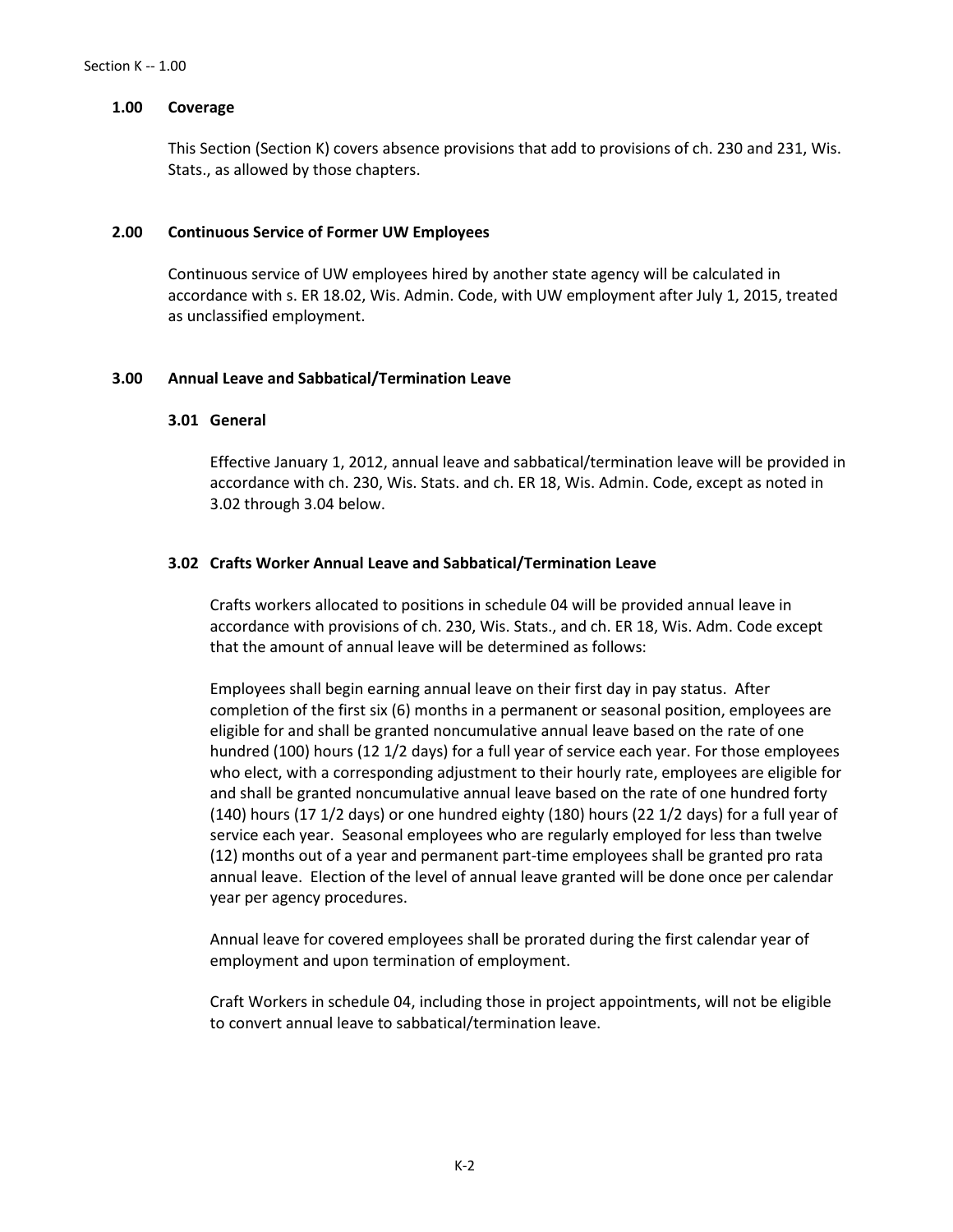## **3.03 Fire/Crash Rescue Annual Leave**

For employees in positions allocated to the classifications of Fire/Crash Rescue Specialist, Fire/Crash Rescue Specialist-Crew Chief, and Fire/Crash Rescue Supervisor at the Department of Military Affairs, annual leave shall be based upon adjusted continuous service at the rate of:

| <b>Adjusted Continuous Service</b> | <b>Hours</b>       |
|------------------------------------|--------------------|
| $0$ yr. to 5 yrs.                  | 120 hrs. (15 days) |
| 5+ to 10 yrs.                      | 168 hrs. (21 days) |
| 10+ yrs. to 15 yrs.                | 184 hrs. (23 days) |
| 15+ yrs. to 20 yrs.                | 216 hrs. (27 days) |
| 20+ yrs. to 25 yrs.                | 232 hrs. (29 days) |
| $25+yrs.$                          | 256 hrs. (32 days) |

The above annual leave schedule is based on a regular, recurring work schedule averaging ninety-six (96) hours per pay period during a calendar year. The Employer will prorate annual leave earnings for employees who are scheduled to work more or less than an average of ninety-six (96) hours per pay period on a regular, recurring basis during a calendar year.

## **3.04 Weekend Nurse and Weekend Certified Nursing Assistant Annual Leave**

Employees moving to Weekend Nurse or Weekend Certified Nursing Assistant positions will receive a cash payment, calculated at their base pay rate, for eligible accumulated annual leave time earned prior to the date of transfer.

Employees in Weekend positions may elect to use annual leave on no more than 2 weekends during each of the time periods January through June and July through December. Annual leave will not exceed 96 hours per calendar year, except by mutual agreement. For permanent, part-time employees, annual leave will be pro-rated by FTE.

After December 31 of each calendar year, eligible unused annual leave will be paid at the employee's base pay rate, or at the completion of the employee's first six months of service, whichever is later.

Employees in Weekend positions are not eligible to convert annual leave to sabbatical/termination leave under s. 230.35(1p), Wis. Stats.

Employees moving out of a Weekend position will receive annual leave in accordance with 3.01, above, for the remainder of the calendar year.

## **4.00 Personal Holidays**

### **4.01 General**

Personal Holidays will be in accordance with ch. 230, Wis. Stats., and ch. ER 18, Wis. Admin. Code, except treatment of personal holidays when an employee is terminated from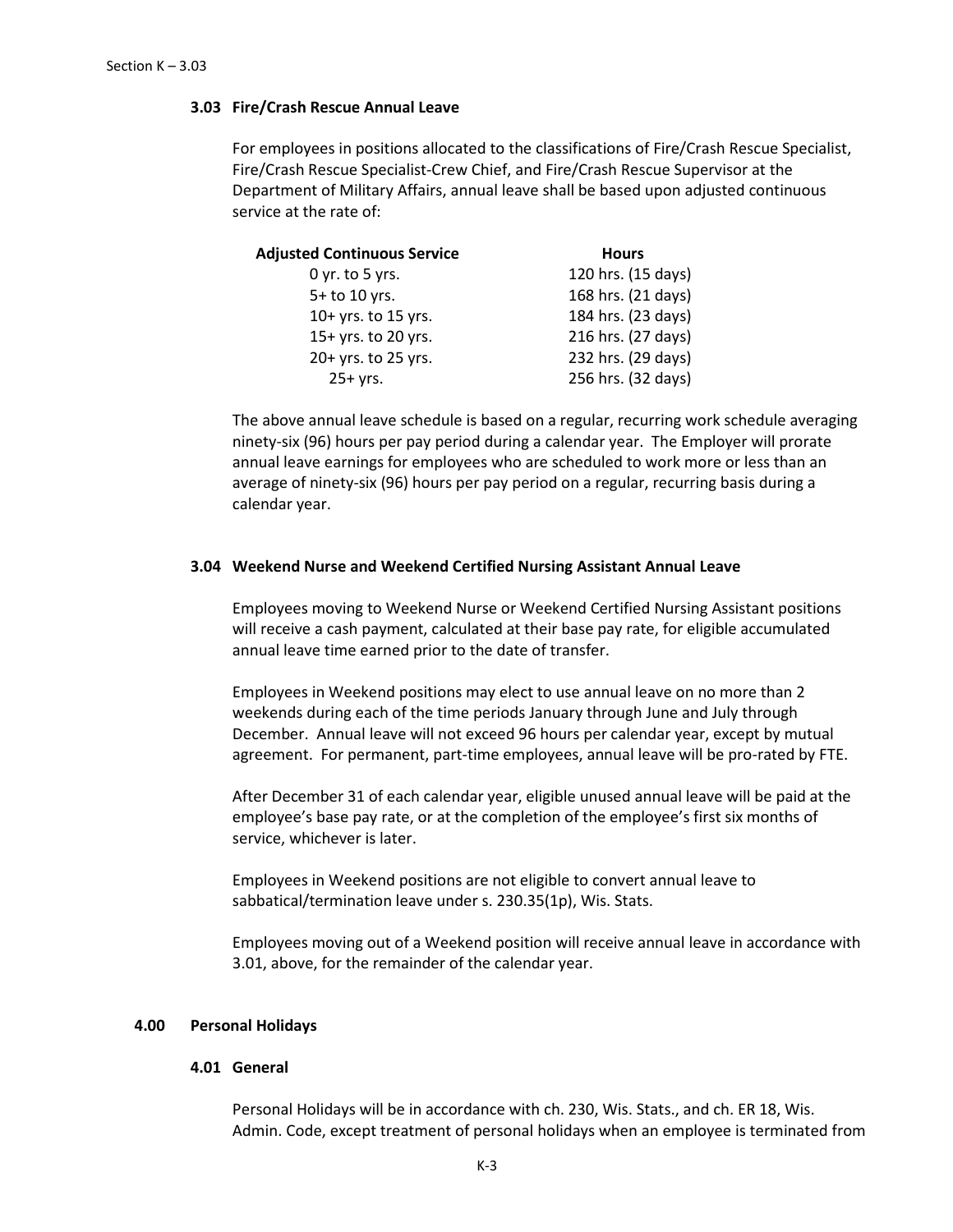state service **by the Employer** while serving the first six months of an original probationary period or project position will be as follows:

Personal holidays will be prorated for the calendar year in which the termination occurs. Personal holidays earned in a previous calendar year will not be prorated or repaid. A resignation in lieu of termination may be considered a termination, at the discretion of the appointing authority.

An employee who resigns from state service within the first six months of an original probationary period or project position, but who has a total of more than six months without a break in service due to any other classified, unclassified or project service, will be considered to be entitled to all personal holiday hours for which the employee had been eligible.

### **4.02 Crafts Worker Personal Holidays**

Crafts Workers in schedule 04, including those in project appointments, are not eligible for personal holidays.

### **4.03 Weekend Nurse and Weekend Certified Nursing Assistant Personal Holidays**

Weekend Nurses and Weekend Certified Nursing Assistants are not eligible for personal holidays.

### **5.00 Legal Holidays**

### **5.01 General**

Except as noted below, legal holidays will be provided in accordance with ch. 230, Wis. Stats., and ch. ER 18, Wis. Admin. Code.

### **5.02 Weekend Nurses and Weekend Certified Nursing Assistants**

Weekend Nurses and Weekend Certified Nursing Assistants are not eligible for paid legal holidays or compensatory time due an employee for work on a holiday. Weekend Nurses and Weekend Certified Nursing Assistants will receive pay at a rate of time and one-half for work performed on a legal holiday listed in s. 230.35(4)(a), Wis. Stats.

### **5.03 Fire/Crash Rescue**

Employees classified as Fire/Crash Rescue Specialist, Fire/Crash Rescue – Crew Chief, or Fire/Crash Rescue Supervisor are not eligible for paid legal holidays, or compensatory time, at the premium rate for work on a holiday.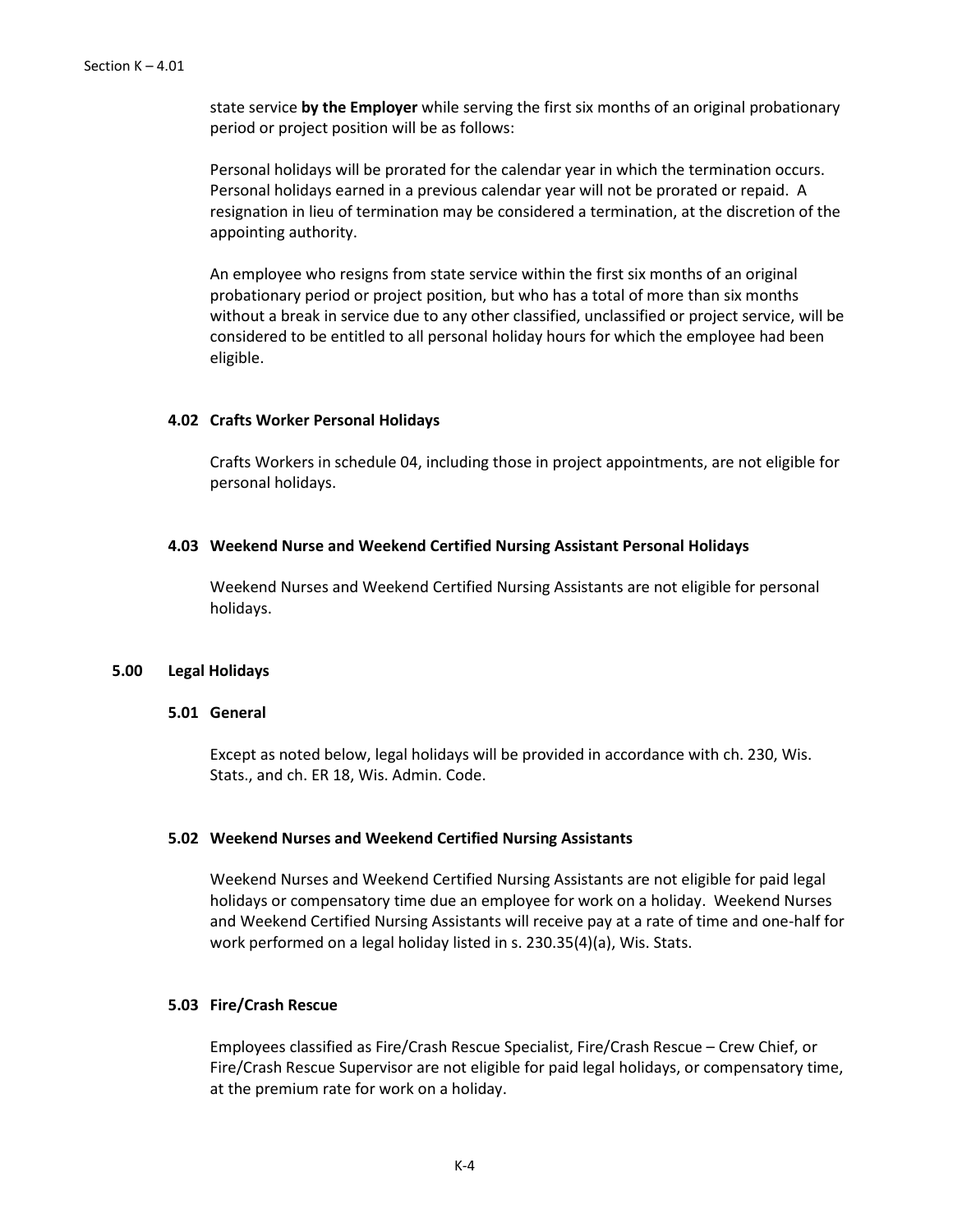If one or more legal holidays fall within the bloc of leave, the employee shall receive credit for these legal holidays for use at a later time.

## **6.00 Special Assistant District Attorney Leave**

Any assistant district attorney who is appointed by a court of competent jurisdiction to act as a special prosecutor pursuant to s. 978.045, Wis. Stats., for the purpose of exercising the full range of responsibilities of the District Attorney in the supervision and management of the prosecutorial unit as a result of absence or incapacity of the District Attorney will be placed on an unpaid leave of absence as an assistant district attorney for the duration of the appointment if such appointment is or extends for one hundred and twenty (120) or more calendar days. Any ADA appointed by the Governor to fill a vacancy in an office of a District Attorney pursuant to ss. 17.03, 17.035, 17.05, 17.06 or 17.11, Wis. Stats. will be placed on an unpaid leave of absence for the duration of the gubernatorial appointment.

An assistant district attorney appointed under the circumstances as set forth above will submit written notification to the State Prosecutors Office, Department of Administration, within five (5) calendar days of the appointment. The notification must include a copy of the gubernatorial appointment or a copy of the court order specifying the reasons for and duration of the appointment.

An assistant district attorney placed on such unpaid leave of absence will return to his/her former position, or one of like nature, in the prosecutorial unit in which he/she was employed without loss of continuous service unless the individual files a declaration of candidacy for election to the office of District Attorney under s. 8.21, Wis. Stats., in which event the individual forfeits all rights to return.

### **7.00 Hostage Leave**

When the Employer determines that an employee has been held against the employee's will for a period of time by a person or persons and during this time the person or persons holding the employee attempts to obtain a pledge from the Employer to submit to certain terms and/or conditions prior to releasing the employee, then the employee will be considered to have been held hostage.

If an employee alleges that he/she has suffered an injury as a result of being taken hostage, the Employer may approve an examination by a Doctor of Psychiatry (MD) who is authorized to provide services under one of the State of Wisconsin's approved health insurance programs. If the diagnosis by the psychiatrist supports the employee's claim, the Employer may approve psychiatrically-prescribed treatment and/or counseling services, and/or a leave of absence without loss of pay or benefits for a period of time not to exceed forty five (45) calendar days from the date of the conclusion of the hostage event.